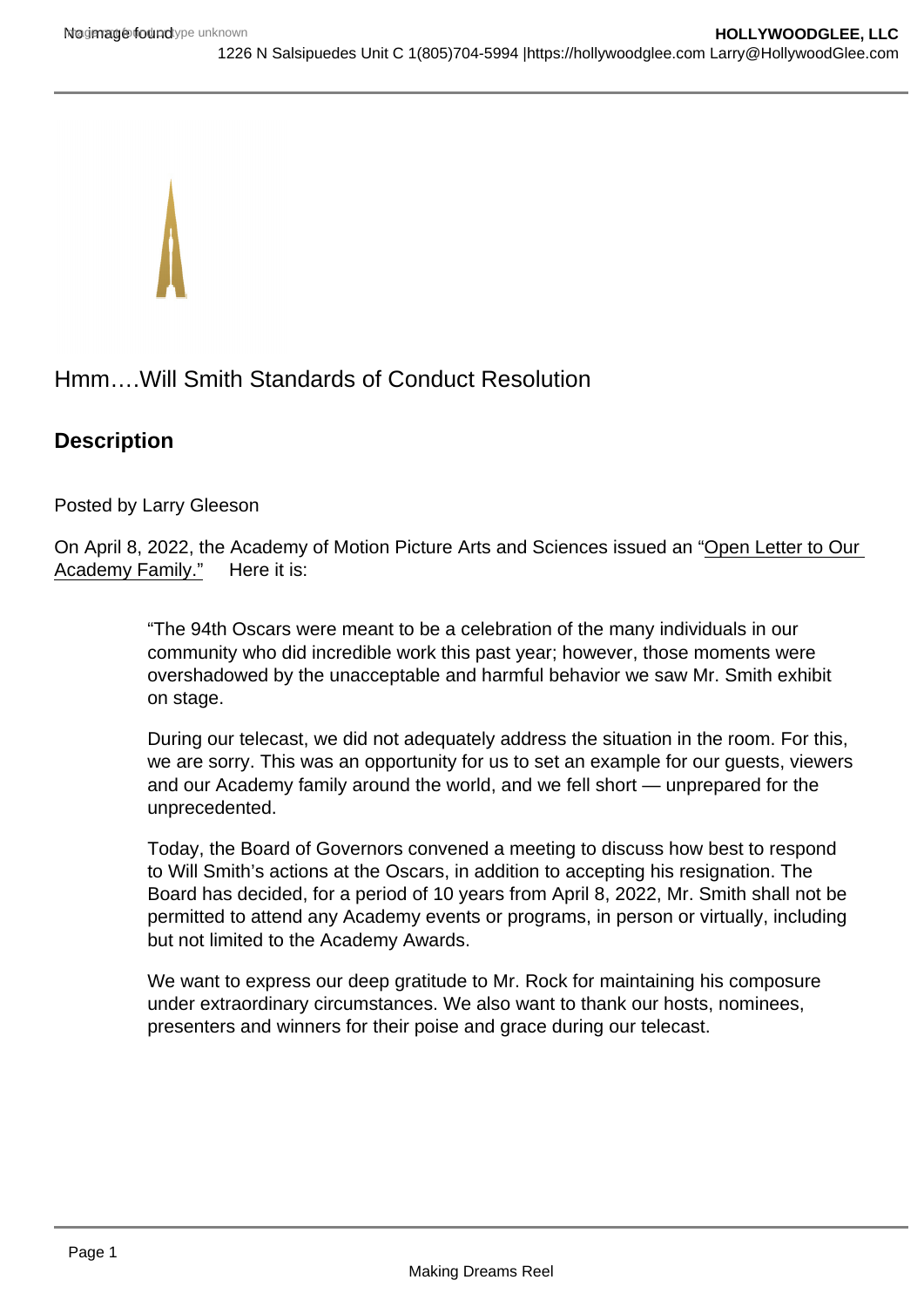This action we are taking today in response to Will Smith's behavior is a step toward a larger goal of protecting the safety of our performers and guests, and restoring trust in the Academy. We also hope this can begin a time of healing and restoration for all involved and impacted."



Dawn Hudson CEO

## **Category**

1. television

**Tags**